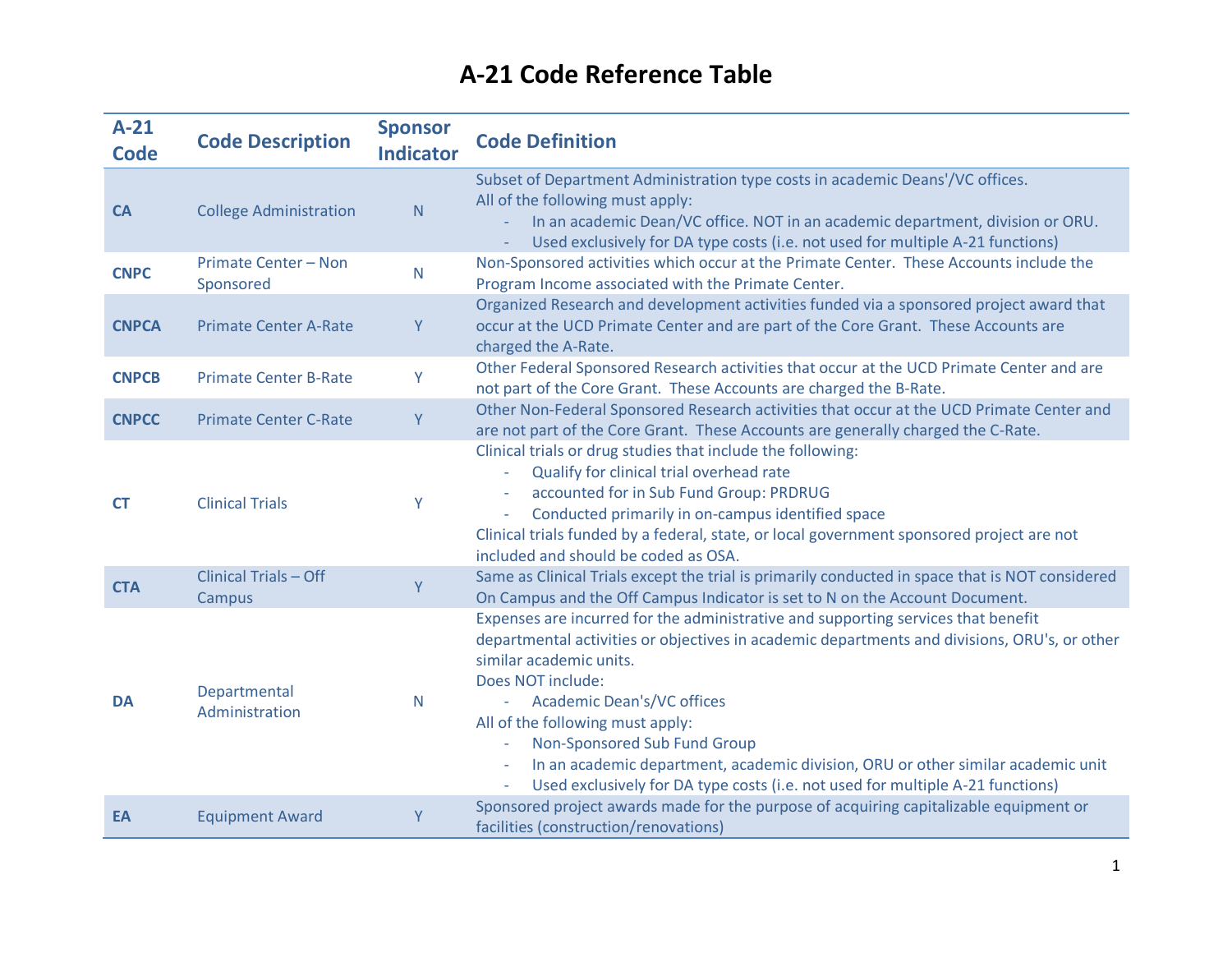| $A-21$<br><b>Code</b> | <b>Code Description</b>                                      | <b>Sponsor</b><br><b>Indicator</b> | <b>Code Definition</b>                                                                                                                                                                                                                                                                                                                                                                                                                                                                                                                                                                                                                                                                                                                                                                                                                                                                   |
|-----------------------|--------------------------------------------------------------|------------------------------------|------------------------------------------------------------------------------------------------------------------------------------------------------------------------------------------------------------------------------------------------------------------------------------------------------------------------------------------------------------------------------------------------------------------------------------------------------------------------------------------------------------------------------------------------------------------------------------------------------------------------------------------------------------------------------------------------------------------------------------------------------------------------------------------------------------------------------------------------------------------------------------------|
| <b>GA</b>             | <b>General Administration</b>                                | $\mathsf{N}$                       | Non-Sponsored costs incurred for the general administrative offices of the University and<br>other expenses general in nature.                                                                                                                                                                                                                                                                                                                                                                                                                                                                                                                                                                                                                                                                                                                                                           |
| <b>IDR</b>            | Instruction and<br>Departmental<br>Research                  | N                                  | The account supports multiple functions of an academic unit including Departmental<br>Administration activities or specifically supports one of the following activities:<br>Instruction includes all teaching and training activities UC Students, pos-docs,<br>employees, or prospective employees and course and curriculum development.<br>Departmental Research includes research and developmental activities supported<br>by funds that are not specifically restricted to a specific research objective or<br>project. This research is not specifically budgeted and accounted for a specific<br>project or outcome. Examples include:<br>General research activities supported by unrestricted or various donor funds<br>Startup packages<br>$\overline{\phantom{a}}$<br>Gift accounts designated to a specific PI and not exclusively used for a specific<br>research project |
| <b>IDRA</b>           | Instruction and<br>Departmental<br>Research - Off Campus     | $\mathsf{N}$                       | Same as Instruction and Departmental Research except the activity is primarily conducted in<br>space that is NOT considered On Campus and the Off Campus Indicator is set to N on the<br><b>Account Document.</b>                                                                                                                                                                                                                                                                                                                                                                                                                                                                                                                                                                                                                                                                        |
| <b>IPA</b>            | Inter-Government<br><b>Personnel Agreements</b>              | Ÿ                                  | A standardized agreement between UCD and a federal agency providing an activity or<br>personal effort of a UCD employee to a federal agency to work on specific agency activities.                                                                                                                                                                                                                                                                                                                                                                                                                                                                                                                                                                                                                                                                                                       |
| <b>LIB</b>            | Library                                                      | $\mathsf{N}$                       | Include the non-sponsored accounts incurred for the operations of the central library<br>system. Departmental libraries should not be included in this function, and should be coded<br>as either DA or IDR.                                                                                                                                                                                                                                                                                                                                                                                                                                                                                                                                                                                                                                                                             |
| <b>OIA</b>            | <b>Other Institutional</b><br><b>Activities</b>              | N                                  | Activities not associated with any other defined category and funded with non-sponsored<br>project funds.<br>Examples are clinical services, health service, community service programs; auxiliary<br>enterprises; faculty consulting activities not for sponsored project awards<br>A-21 unallowable activities (development/fund raising and lobbying.)                                                                                                                                                                                                                                                                                                                                                                                                                                                                                                                                |
| <b>OIAA</b>           | <b>Other Institutional</b><br><b>Activities - Off Campus</b> | N                                  | Same as Other Institutional Activities except the activity is primarily conducted in space that<br>is NOT considered On Campus and the Off Campus Indicator is set to N on the Account<br>Document.                                                                                                                                                                                                                                                                                                                                                                                                                                                                                                                                                                                                                                                                                      |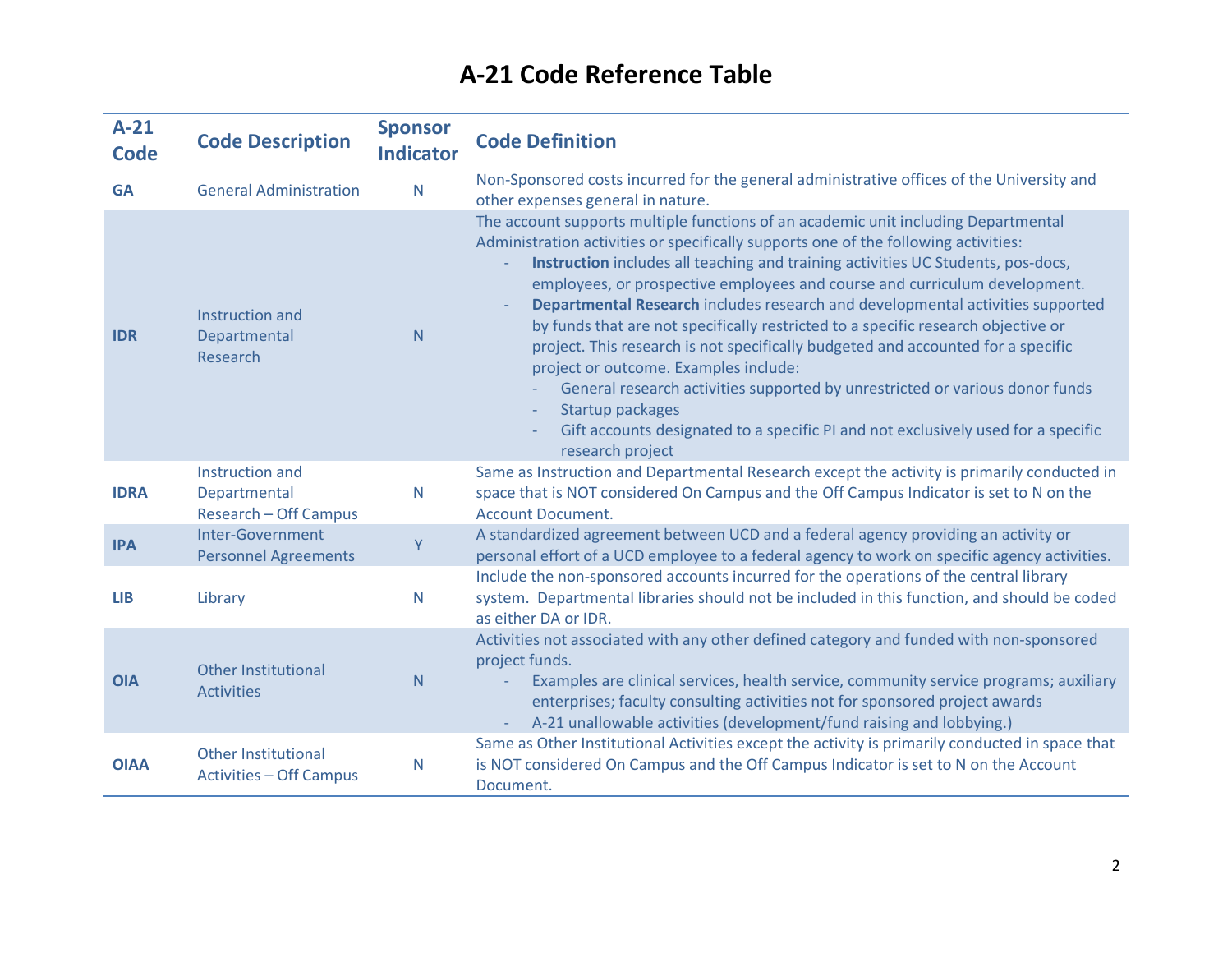| $A-21$<br><b>Code</b> | <b>Code Description</b>                                  | <b>Sponsor</b><br><b>Indicator</b> | <b>Code Definition</b>                                                                                                                                                                                                                                                                                                                                                                                                                                                 |
|-----------------------|----------------------------------------------------------|------------------------------------|------------------------------------------------------------------------------------------------------------------------------------------------------------------------------------------------------------------------------------------------------------------------------------------------------------------------------------------------------------------------------------------------------------------------------------------------------------------------|
| <b>OM</b>             | Operations and<br>Maintenance                            | ${\sf N}$                          | Non-sponsored project accounts that substantially contain expenses incurred for the<br>administration, supervision, operation, maintenance, preservation, and protection of the<br>institution's physical plant.                                                                                                                                                                                                                                                       |
| <b>OSA</b>            | <b>Other Sponsored</b><br><b>Activities</b>              | Y                                  | Sponsored project funds that do not fit any other sponsored project category with space<br>identified as on-campus.<br>Examples are conferences, public service projects, clinical service, health service and<br>community service programs.<br>Includes programs providing health care services to the public, sponsor designated<br>$\overline{\phantom{a}}$<br>portion of the public, program evaluations and clinical trials sponsored by<br>government agencies. |
| <b>OSAA</b>           | <b>Other Sponsored</b><br><b>Activities - Off Campus</b> | Υ                                  | Same as Other Sponsored Activities except the award is primarily conducted in space that is<br>NOT considered On Campus and the Off Campus Indicator is set to N on the Account<br>Document.                                                                                                                                                                                                                                                                           |
| <b>PPP</b>            | <b>Private Practice Plans</b>                            | N                                  | Non-sponsored project accounts primarily containing the current year costs of clinical<br>operations occurring in schools or academic departments.                                                                                                                                                                                                                                                                                                                     |
| <b>SC</b>             | <b>Service Centers</b>                                   | N                                  | Service center activities with regularly reviewed and approved rates that are charged to<br>users based on approved methodologies (must be approved by Campus Rate Committee or<br>Dean/Vice Chancellor).                                                                                                                                                                                                                                                              |
| <b>SCA</b>            | Service Centers - Off<br>Campus                          | $\mathsf{N}$                       | Same as Service Centers except the recharge is primarily conducted in space that is NOT<br>considered On Campus and the Off Campus Indicator is set to N on the Account Document.                                                                                                                                                                                                                                                                                      |
| <b>SFA</b>            | Student Financial Aid-<br>Sponsored                      | Y                                  | Sponsored accounts identified as student financial aid which include stipend payments.<br>These accounts include:<br>FINA Higher Education Function Code.<br>A federal or state sponsored work-study program.                                                                                                                                                                                                                                                          |
| <b>FINA</b>           | Student Financial Aid-<br>Non-Sponsored                  | N                                  | Non-Sponsored accounts identified as student financial aid which include stipend payments.<br>These accounts include:<br>- FINA Higher Education Function Code.                                                                                                                                                                                                                                                                                                        |
| <b>SI</b>             | <b>Sponsored Instruction</b>                             | Y                                  | Instruction or training funded via a sponsored project award.<br>Includes the non-Student Aid portion of fellowship awards.                                                                                                                                                                                                                                                                                                                                            |
| <b>SIA</b>            | <b>Sponsored Instruction</b><br>- Off Campus             | Y                                  | Same as Sponsored Instruction except the award is primarily conducted in space that is NOT<br>considered On Campus and the Off Campus Indicator is set to N on the Account Document.                                                                                                                                                                                                                                                                                   |